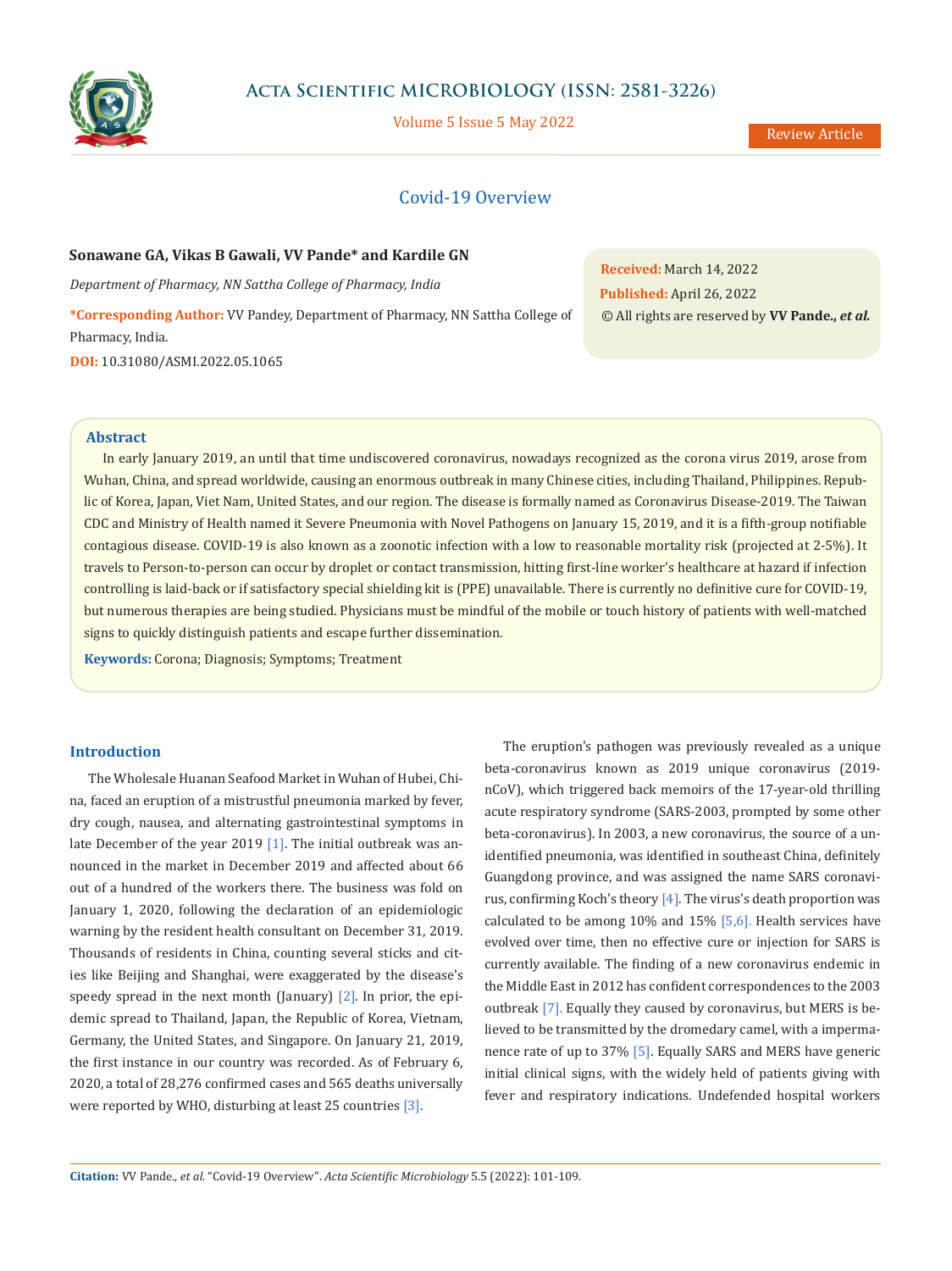who are exposed to patients' droplets or arise into interaction with them are at danger of being tainted and developing nosocomial infections  $[2,6]$ . To prevent the virus from spreading further, a vast number of countries have adopted social distancing and lockout measures. We would study our existing understanding of COVID-19 and suggest the fundamental cause to understand the symptomatology's heterogeneity, with a special emphasis on the differences between children and adults.

## **Pathophysiology**

#### **Epidemiological data**

So far, a vast number of articles have been reports focused on China's experiences. COVID-19 cases were mainly seen in the aged at the start of the epidemic  $[8]$ . As the epidemic progressed, the number of cases for older people increased, but there was also an uptick among children under the age of 18 years. The number of macho patients was greater at first, but there was no substantial sexual category gap as the amount of cases grew. The estimated time for incubation was 5.2 days. A total of 2.3 percent of cases resulted in death  $[9,10]$ . The threat issues for in-hospital demise were analysed using evidence from two Wuhan hospitals. The multi-variable study showed that older age, a greater sequential organ miscarriage evaluation (SOFA) score, and d-dimer  $> 1$  g/ mL on admission were all danger factors [11]. The involvement of coronary heart disease, diabetes, and hypertension were also discussed and recommendations in the invariable study. The largest of COVID-19 patients expired from multi-organ collapse, as lung inability, tremor, and ARDS were seen in 94 percent, 81 percent, and 74 percent of cases, respectively, in a Wuhan study of 85 fatal COVID-19 patients with a average age of 65 years [12]. High d-dimer stages, fibrinogen, and a elongated thrombin period were seen in serious diseases, which corresponded to the high incidence of multi-organ failure [13]. SARS-CoV-2 has spread everywhere the world since the epidemic in China. The United States has the major registered number of COVID-19 patients as of primary April 2020, followed by Spain, Italy, Germany, France, and China. The epidemic of China had a major impact on Italy. As in the Chinese series, the mortality rate was higher in the elderly population. According to an Italian survey, the case-casualty rate was  $7.2$  percent  $[10,14]$ , which was 3 times greater than the Chinese figure. Though its case casualty rate for patients aged 70 and up was highest in Italy, it was very close in both countries among the ages of 0 and 69. The increased mortality in Italy was partly described by the socioeconomic status, as 23 out of a hundred of Italians were 65 yrs or older. Data from

102

the United States and other nations is accessible in a variety of services [15]. In the near future, we hope to hear more about individual countries' perspectives. Since the start of the epidemic, the fraction of children among COVID-19 patients was negligible. According to information from the Chinese Center for Disease Control and Prevention (China CDC) from February 2020, children below the age of 10 and those between the ages of 11 and 19 accounted for 1% of all cases [9]. Given that this age range accounts for 20% of the generally population, there could be a lower incidence of CO-VID-19 in the pediatric age group. However, since infants have less signs, this could be an overstatement of the real occurrence in the pediatric population. Due to the Chinese Holiday Season, schools in China were cancelled for the majority of the outbreak, which may have led to less exposure among children. Conferring to the China CDC, 4.4 percent, 50.9 percent, 38.8 percent, and 5.9 percent of CO-VID-19 paediatric patients were reported as symptomless, minor, medium, or extreme, accordingly [16]. The definition of symptomless, minor, modest, undecorated and critical is shortened in table 1.

| <b>Type of Patients</b> | <b>Symptoms</b>                                   |
|-------------------------|---------------------------------------------------|
| Asymptomatic<br>Patient | COVID nucleic acid test resulted in a positive    |
|                         | result. The chest imaging is normal and there     |
|                         | are no health complications or signs.             |
| Mild Patients           | Fever, headache, myalgia, cough, sore throat,     |
|                         | runny nose, sneezing) or intestinal symp-         |
|                         | toms (nausea, vomiting, stomach pain, diar-       |
|                         | rhoea) are all symptoms of an acute upper         |
|                         | respiratory tract infection.                      |
| Moderate Patients       | Pneumonia (fever, cough) with no apparent         |
|                         | hypoxemia and lesions on chest CT.                |
| Severe Patients         | Pneumonia with hypoxemia (SpO <sub>2</sub> < 92%) |
| Serious Patients        | Tremor, encephalopathy, myocardial injury,        |
|                         | cardiac miscarriage, coagulation dysfunction,     |
|                         | and acute kidney damage are also potential        |
|                         | signs of acute respiratory distress syndrome      |
|                         | (ARDS).                                           |

**Table 1:** Classification of COVID-19 patients.

## **Appliance of SARS-CoV-2 invasion into human host cells**

Covid virus are 30 kb enclosed positive-sense single-stranded RNA viruses with a single stranded RNA genome. They affect a widespread number of animal crowds [17]. Grounded on their ge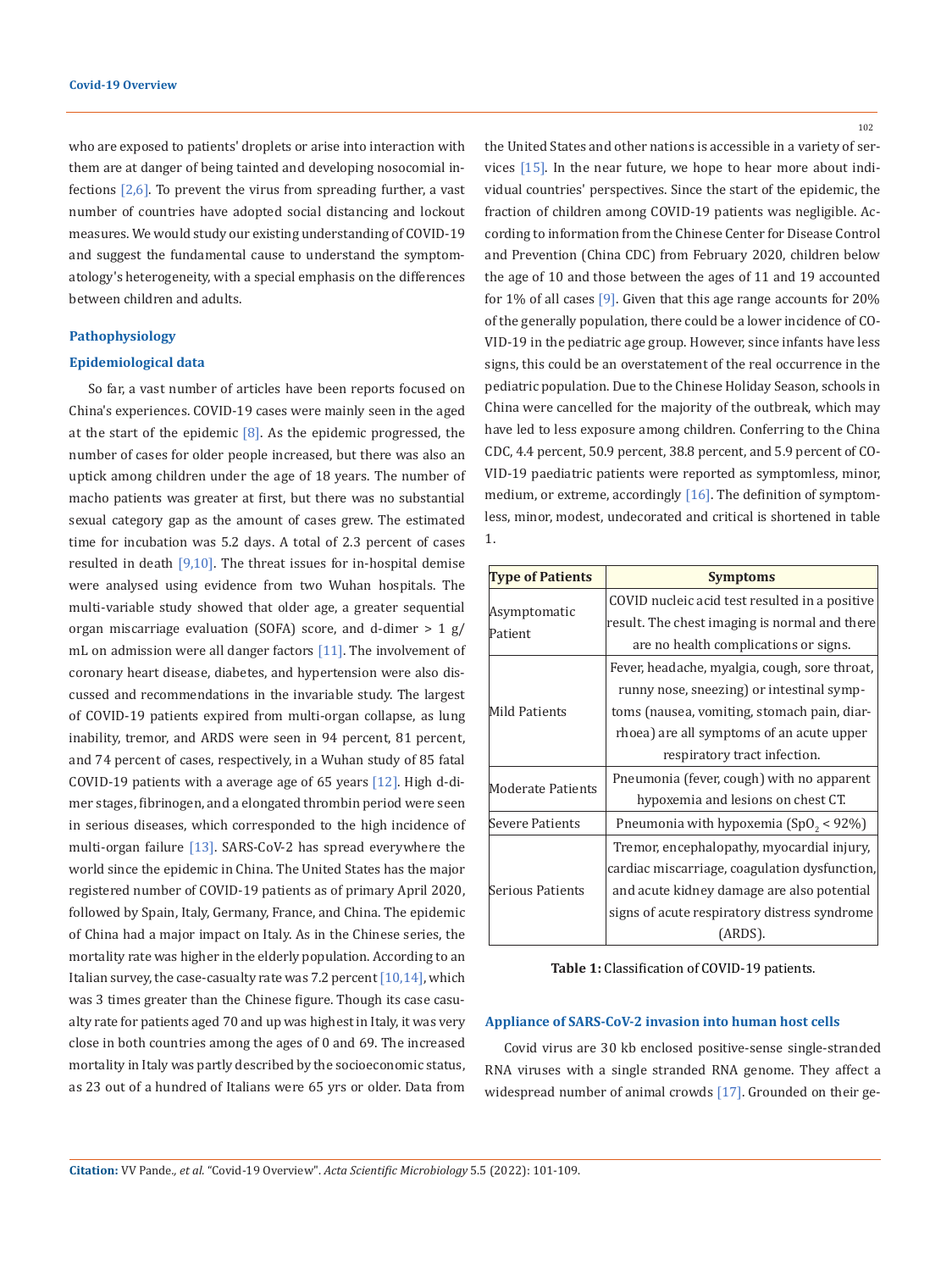nomic composition, they are largely classified into four generally α, β, γ, and δ. Coronaviruses are solitary spread to humans  $[18]$ . Human coronaviruses, such as 229E and NL63, are coronaviruses that source the common cold and croup. Coronaviruses, to the contrary, include SARS CoV, Acute Breathing syndrome like sars coronavirus and MERS-CoV, and SARS-CoV-2. There are five stages in the virus's life span with the host.



**Figure 1:** The lifecycle of the virus with the host contains of the 5 phases.

Viruses invade host cells via endocytosis or membrane fusion after binding to host receptors (attachment) (permeation). Viral RNA joins the nucleus for duplication the viral content is get released into the host or human cell Viral proteins are made from viral mRNA (biosynthesis). Then, after growth and development, new viral particles are created and distributed. Spike (S), sheath (M), envelop (E), and nucleocapsid (N) are the four protein complexes found in Coronaviruses (N) [19]. Spear is a transmembrane trimetric glycoprotein that overhangs since the viral superficial and panels coronavirus variety and host tropism. Spike is finished up of two practical subunits: S1 is in control of attaching to the host cell receptor, while S2 is in control of fusing the viral and cellular tissues. SARS-CoV has remained displayed to take a well-designed receptor in the arrangement of angiotensin transforming enzyme 2 (ACE2) [30]. The spike for SARS-CoV-2 also bound to ACE2, conferring to functional and structural study [20-22]. The expression of 103

ACE2 was observed to be elevated in the lungs, heart, ileum, kidneys, and bladder [23]. On the epithelial cells of the lungs, ACE2 was highly expressed. More research is needed to determine if SARS-CoV-2 binds to another target. The spike protein is protease cleaved after SARS-CoV-2 binds to the host protein. A dual-step progressive protease cleavage model for activating SARS CoV and MERS-CoV spike protein was suggested, comprising of priming cleavage at the S1/S2 cleavage site and activation cleavage at the S′2 site, which is contiguous to a fusion peptide within the S2 subunit [24,25]. S1 and S2 receptor persist non- covalently attach after cleavage at the S1/S2 joint junction, and the distal S1 subunit helps in the prefusion maintenance of the membrane-anchored S2 receptor [21]. Subsequent joint at the S′2 site, the spike is apparently allowed for membrane combination by permanent accurate variations. The coronavirus spike is distinctive between viruses in that it be able to joined and triggered by a number of proteases [26]. The appearance of a furin joint site ("RPPA" series) at the S1/S2 site separates SARS-CoV-2 from other coronaviruses. In comparison to SARS-CoV spike, which was integrated into assemblage devoid of cleavage, the S1/S2 site of SARS-CoV-2 was fully cleaved through biogenesis [21]. Further proteases, such as transmembrane protease serine 2 (TMPRSS2) and cathepsin L, were able to cleave the S1/S2 location [25-27], Furin's widespread expression kinds this virus extremely pathogenic.

#### **Host response to SARS-CoV-2**

Infection caused person with SARS-CoV-2 have marks that vary from reasonable to extreme respiratory letdown with numerous organ failure. Computer tomography is a form of computerized tomography that uses a [24] scan, Even in asymptomatic patients, pulmonary ground glass opacification can be observed typically [28]. Since ACE2 is heavily distributed in the alveolar space on the apical sideways of lung epithelial cells [29,30], This virus has a good chance of infecting and killing them. This is associated with the fact that initial lung damage often manifested in the proximal trachea. Innate immunity in the airway is made up of alveolar macrophages, epithelial cells, and (DCs) dendritic cells [31]. DCs are found below the epithelium. On the epithelium's anterior edge Macrophages are found. Until adaptive immunity is active, macrophages and DCs act as inborn immune cells, fighting viruses.

In extreme infections, thrombosis and pulmonary embolism have been witnessed in prior to respiratory signs. This is associated with the observation that serious diseases have elevated ddimer and fibrinogen ranks. The endothelium has many features,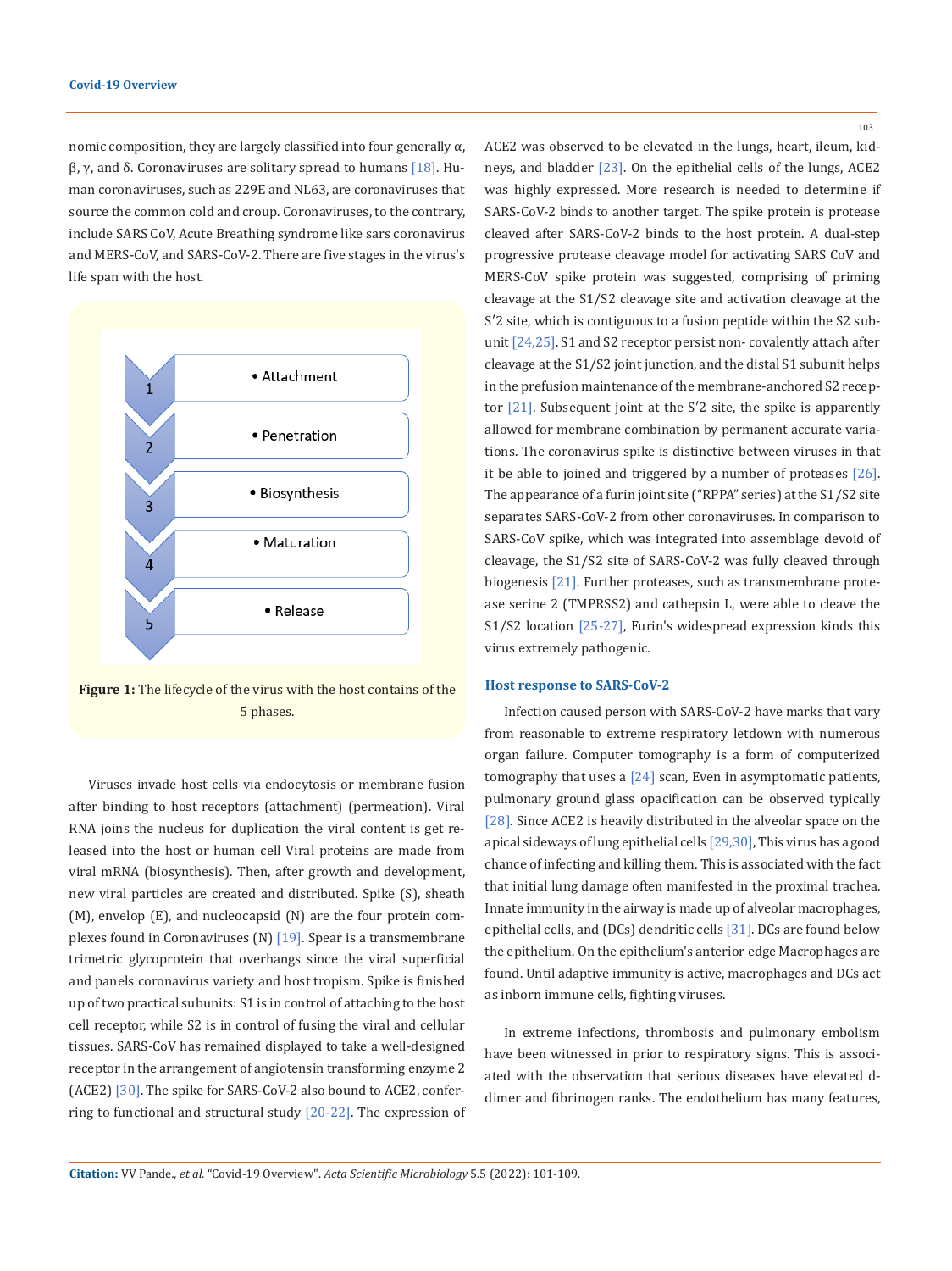including vasodilator, fibroplasia, and anti-aggregation. Since the endothelium is active in thrombotic control [32], Endothelial destruction is most likely the cause of hypercoagulable profiles found in serious diseases. ACE2 is also stated by endothelial cells [33,34]. Endothelial cells account for one-third of all lung cells [35]. Endothelial damage induces microvascular permeability, which may assist viral penetration.

### **New variants of Covid-19**

Viruses are repeatedly developing due to evolution, and novel virus kinds are anticipated to emerge over time. Rarely, new deviations seem and then disappear. New versions look and survive at other stages. Several strains of the COVID-19 virus have been found in the US and around the world since this pandemic. COVID-19 is produced by a virus that has many differences that are spreading everywhere the world. The United Kingdom (UK) identified a variant called B.1.1.7 with a great number of mutations in the fall of 2020.

- Related to other variants, this one spreads more readily and rapidly. Specialists in the UK stated in2021 January that this alternate could be related to an elevated threat of death as associated to other variant viruses, even though extra research is prerequisite to provide this result. It has subsequently been exposed in an extent of nations all round the world. This version was revealed for the primarily in the United States at the completion of December 2020.
- Separately from B.1.1.7, another version recognized as B.1.351 seemed in South Africa. B.1.351 was discovered in early 2020 October and shares definite alterations with B.1.1.7. This version has been linked to cases in the United States as of the end of 2021January.
- A variant known as P.1 was discovered in passengers from Brazil who were checked during routine screening at a Japanese airport in early January in Brazil. This form has a number of supplementary transformations that could mark it more problematic for antibodies to detect it. This variety was exposed for the first time in the USA at the end of January 2021.

These alternates tend to blowout relatively quickly and efficiently than other alternatives, possibly prominent to a spike in COVID-19 belongings. A rise in the amount of patients would carry more burden on health-care facilities, subsequent in more hospital admissions and even more deaths.

Up to now, studies recommend that antibodies produced through vaccination with presently approved vaccines identify these variants. This is being carefully inspected and more studies are happening.

To boundary the spread of the virus that reasons COVID-19 and protect public health, strict and improved obedience with public health justification policies such as vaccination, bodily separation, mask use, hand sanitation, isolation, and separation is needed [35].

### **Sign and symptoms**

Primary symptoms involved fever (98 percent), cough (76 percent), myalgia or fatigue (44 percent), sputum development (28 percent), headache (8 percent), hemoptysis (5 percent), and diarrhoea (5 percent) in the first study of 41 patients reported to have COVID-19 in Wuhan, China (3 percent). Dyspnea occurred in 55% of sufferer, with ARDS occurring in 29% of those who advanced. A total of 13 (32%) patients were confessed to the ICU, with 6 (15%) of them dying [36]. A consequent description of 138 patients from Wuhan noticed that 98.6% of the patients had flu, 69.6% had exhaustion, and 59.4% had a dry cough. In that group, 36 patients (26%) received ICU treatment, and six patients (4.3%) expired [36].

In a wider, multi-organized study of 1099 sufferer with research lab validated COVID-19 across China, it was discovered that 88.7% of sufferer experienced fever while their hospital stay. Cough was the second maximum frequent condition (67.8 percent). Nausea or vomiting (5 percent) and diarrhoea were less common (3.8 percent). Upper respiratory problems are rare, with just 13.9 percent of patients reporting sore throat and 4.8 percent reporting nasal inflammation. Five percent of the patients were taken to the rigorous care unit, 2.3 percent received artificial ventilation, and 1.4 percent died [37]. Multiple recent experiments have discovered chemosensory sanitization connected with COVID-19, which were not previously published [38,39], According to one study, up to 85.6 percent and 88 percent of people suffer from olfactory and gustatory disorder, specifically [40]. In fact, recent evidence reveals that the asymptomatic carrier levels varies from 17.9% to 21.7 percent [41]. Lymphocytopenia (83.2%), thrombocytopenia (36.2%), and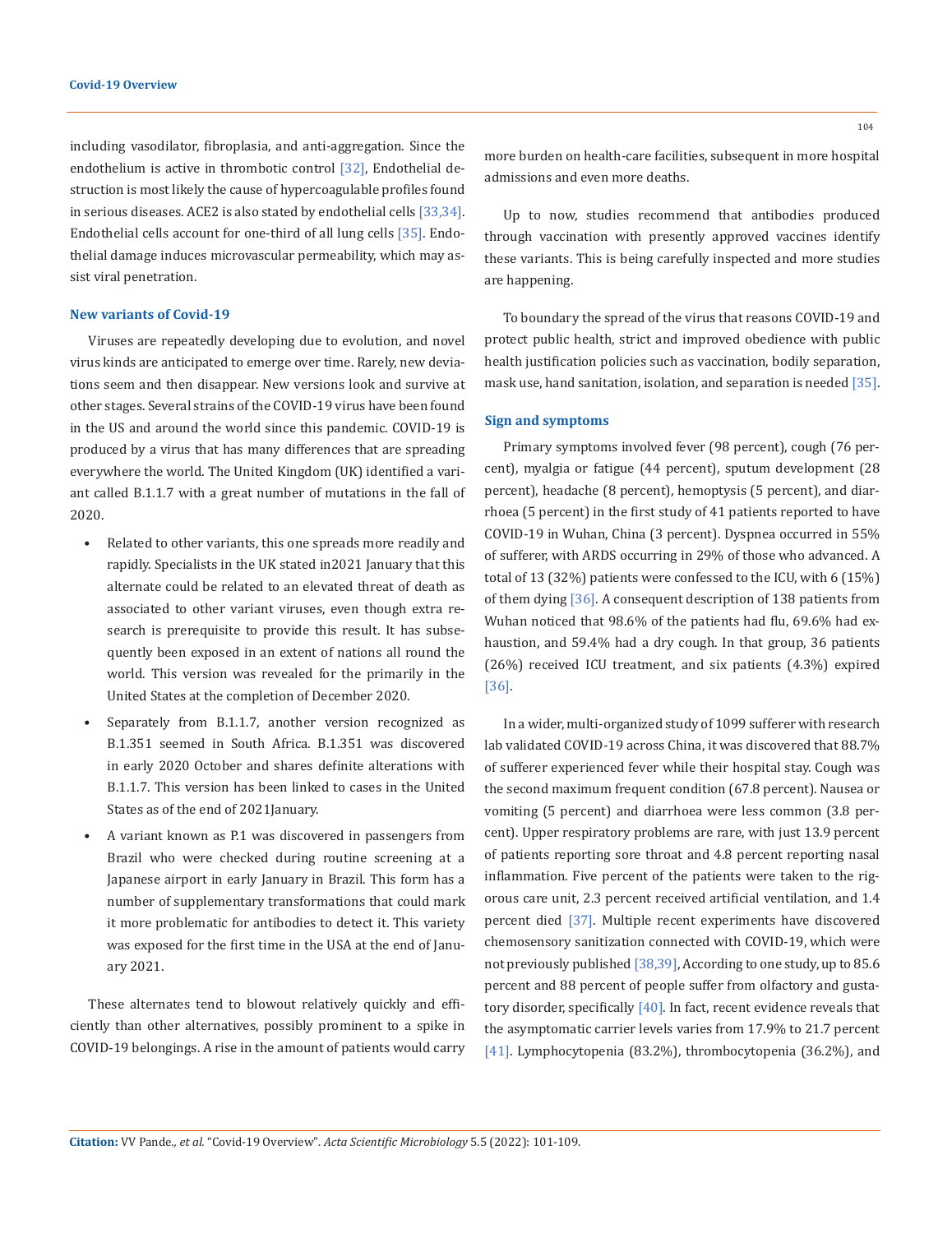leukopenia were the most common laboratory deviations (33.7 percent) [37].

#### **Diagnosis**

## **Polymerase chain reaction and serology**

COVID-19 is typically diagnosed with a nasal swab and polymerase chain reaction examination. Medical, research laboratory, and imaging discoveries can furthermore be applied to render a reasonable diagnosis due to the high incidence of false undesirable test results in SARS-CoV-2 PCR analysis of nasal swabs.

Serology and Polymerase Chain Reaction SARSCoV-2 RNA analysis using reverse transcription polymerase chain response from respiratory models (e.g., nasopharynx) is the gold procedure for diagnosis. Conversely, the intensity of testing varies depending on whether it is performed in relative to radiation. Sensitivity was reported to be 33 percent 4 days after disclosure, 62 percent on the day of indication beginning, and 80 percent 3 days later initial diagnosis, according to one modelling report [42,43]. The suitability of the specimens selection method, time from contact, and sample source are all variables that lead to false-negative test findings. Lower respiratory samples are more susceptible than upper respiratory samples, such as bronchoalveolar lavage fluid. Bronchoalveolar lavage fluid specimens had the maximum optimistic rates of SARS-CoV-2 PCR testing findings (93 percent) amongst 1070 specimens acquired from 205 patients with COVID-19 in China, directed by sputum (72 percent), nasal swabs (63 percent), and pharyngeal wipes (63 percent) (32 percent) [42]. SARS-CoV-2 can be applied in faeces as well, but not in urine. Saliva may be an alternate specimen source that involves a smaller amount PPE and fewer swabs, but it needs to be validated further [44].

Several serological tests can also be used to decide the diagnosis and evaluation of vaccine reactions  $[45]$ . However, since not all antibodies formed in reaction to infection are neutralising, the existence of anti-bodies cannot confer immunity. Second contaminations with SARS-CoV-2 are unexplained, as is the frequency with which they occur. If the existence of an antibody alters resistance of future infections. It's unclear when infection occurs or how long anti-body defence lasts. IgM antibodies are detected within 5 days of diagnosis, with higher IgM levels in weeks 2-3, and an IgG reaction appears 14 days after sign onset  $[45,46]$ . Antibody titers that are higher Which is more likely in cases of more serious illness. 66 Point-of-care analyses and high-output enzyme immunoassays are among the serological tests available. Test efficiency, precision, and validity, on the other hand, are all variable [47].

#### **Imaging**

COVID-19 is characterised by diffuse, peripheral ground-glass opacities on chest calculated tomographic imaging [48]. Ill-defined edges, air broncho grams, broader abnormal inter lobular or septal swelling, and condensing of the neighbouring pleura describe ground-glass opacities. Timely in the illness, chest figured tomographic imaging studies in 15% of people and chest radiograph observations in 40% of people may be common [49]. Abnormalities will progress quickly in the first two weeks later symptom initiation, then eventually fade away. The diagnostic utility of chest computed tomographic imaging for COVID-19 is reduced because the results are general and correlate with other infections. Few patients with SARS-CoV-2 infection confirmed by polymerase chain reaction have typical computed tomographic imaging outcomes, while in others, irregular chest figured tomographic imaging findings consistent with COVID-19 appear days earlier SARS-CoV-2 RNA is detected [48].

#### **Treatment**

More than 75% of COVID-19 sufferer in hospitals need additional oxygen treatment. Intense high-run nasal cannula oxygen can be used by patients who do not re-join to traditional oxygen remedy. Lung- defensive ventilation with low tidal bulks (4-8 mL/ kg, expected body weight) and plateau force less than 30 mg Hg is prescribed for patients needing intrusive automated aeriation. In addition, prone arranging, a advanced positive end-expiratory density approach, and short-period neuro muscular barrier with cisatracurium or other muscle relaxants may enable oxygenation. Despite the fact that some COVID-19-related respiratory miscarriage patients have great lung defiance, Lung-protective ventilation is also going to be helpful to them. Lung compliance has been revealed to be comparable across ARDS cohorts, and even patients using higher obedience have benefited from lower tidal volume techniques. Since certain patients take usual work of inhalation but extreme hypoxemia, the threshold for intubation in COVID-19-related respiratory failure is debatable. Because of the practical difficulties of transporting patients to an flying separation room and get into personal defensive apparatus prior to intubation, "earlier" intubation makes for a more regulated intubation process. Hypoxemia in the lack of respiratory failure, on the other hand, is well tolerated, and patients will be able to work without the use of artificial ventilation. Early stenting levels can result in the unnecessary use of artificial ventilation in some patients, leading them to additional risks. There is presently little data to make judgements on intubation timing.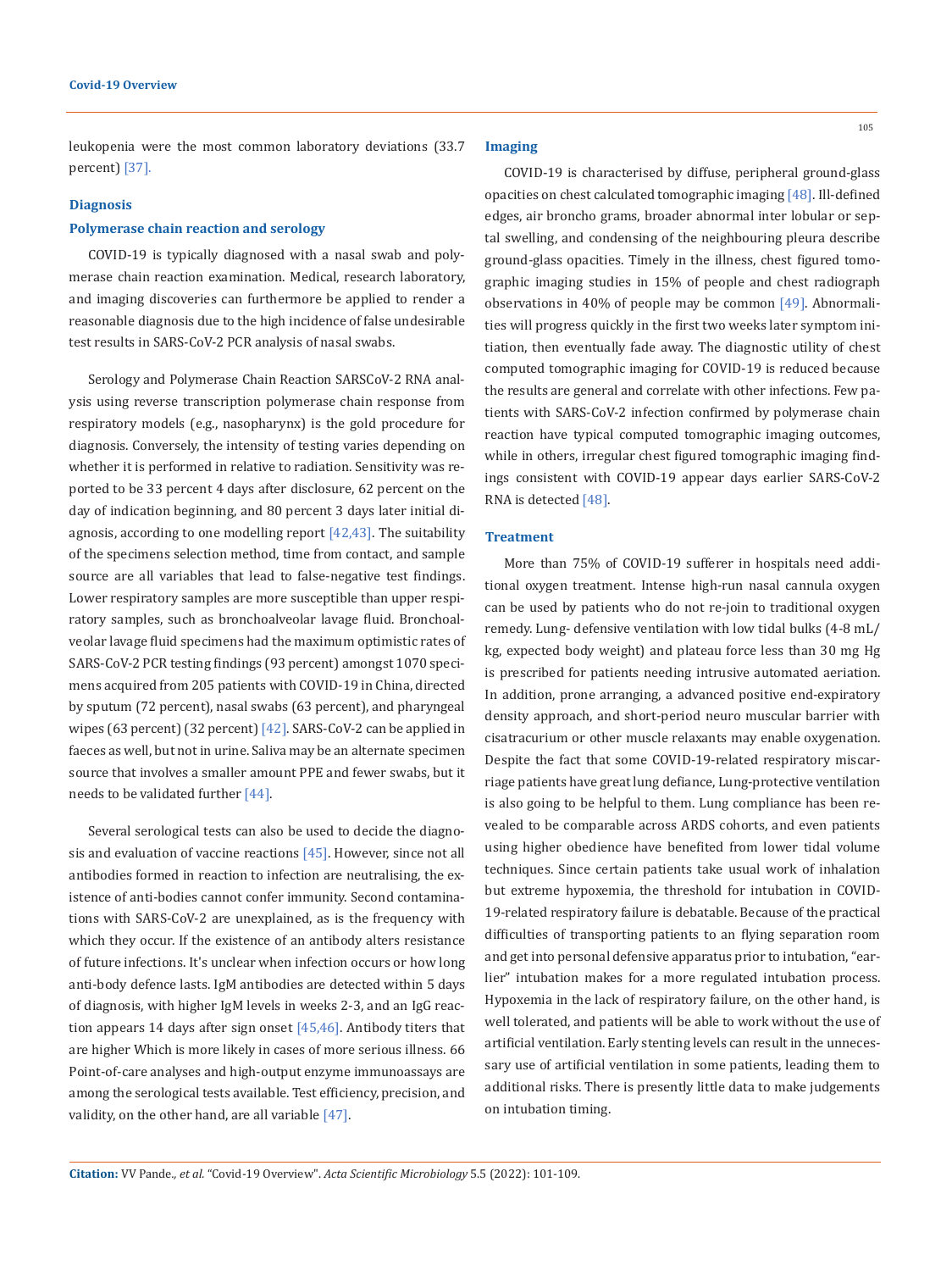

According to retrospective findings, about 8% of hospitalized COVID-19 patients develop a bacterial or fungal parallel infection, but up to 72% are diagnosed with broad-spectrum antibiotics. In the absence of further information, it may be advisable to refrain from using antibacterial drugs in COVID-19 patients and save them for individuals who have radiological observations and/or inflammatory indicators associated with parallel infection, or who are immune deficient or severely hostile.

#### **Remdesivir**

Gilead Sciences, Inc. is developing a new nucleotide analogue prodrug as an experimental drug. It's an experimental antiviral treatment for Ebola and SARS. In a situation study on the original case of 2019-nCoV in the US, giving remdesivir for charitable practice on the 11th day next infection caused in lower virus lots in nasopharyngeal and oropharyngeal tests, as well as an improvement in the patient's clinical status. 9 However, randomized controlled trials are expected to judge the drug's safety and effectiveness in treating patients infected with the 2019-nCoV virus.

# **Convalescent therapies (plasma from recovered COVID-19 patients)**

This technique has previously been used to aid passive immunisation. Convalescent plasma, interferon-beta/ribavirin mixture remedy, and lopinavir are among the therapeutic agents with possible advantages, according to MERS reports. 19 However, there is presently no COVID-19 experience or randomised organized clinical trials for this supervision.

### **Antiviral drugs**

SARS disease was treated with lopinavir/ritonavir and ribavirin, with a positive clinical response. 20 Lopinavir and ribavirin had *in vitro* antiviral action beside SARS related coronavirus at 48 hours at amounts of 4 and 50 g/mL, overall. Uncanny resemblance of exclusive implantations in the 2019-nCoV spike protein to HIV-1 gp120 and Gag was discovered in a recent study. 21 Would anti-HIV medications have an effect on the results of the 2019-nCoV dealing? More randomized precise trials in COVID-19 sufferer are needed.

## **Vaccine**

Here is presently vaccine obtainable for preventing 2019-nCoV contagion. The many vaccines are now available for the use. In that India's-COVAXIN and COVISHIELD™, Pfizer's- Coronavirus vaccine.



**Figure 3: Covid-19 Vaccines.** 

#### **Directing the virus and the host response**

Antivirals (e.g., remdesivir, favipiravir), antibodies (e.g., convalescent plasma, hyper immune immunoglobulins), anti-inflammatory agents (e.g., dexamethasone, statins), targeted immunomodulatory therapies (e.g., Sarilumab, Tocilizumab, Anakinra, Sarilumab, Ruxolitinib), anticoagulants (e.g., tyrosine kinase inhibitors). Dissimilar care modalities are expected to have diverse abilities at different levels of infection and with different disease symptoms. Early in the outbreak, viral inhibition should be more effective, whereas in hospitalised cases, viral inhibition should be more effective later [43,49] have stood began, but initial data from clinical trials in admitted sufferer with COVID-19 did not established strong advantage. anticoagulants might be beneficial to prevent thromboembolic difficulties.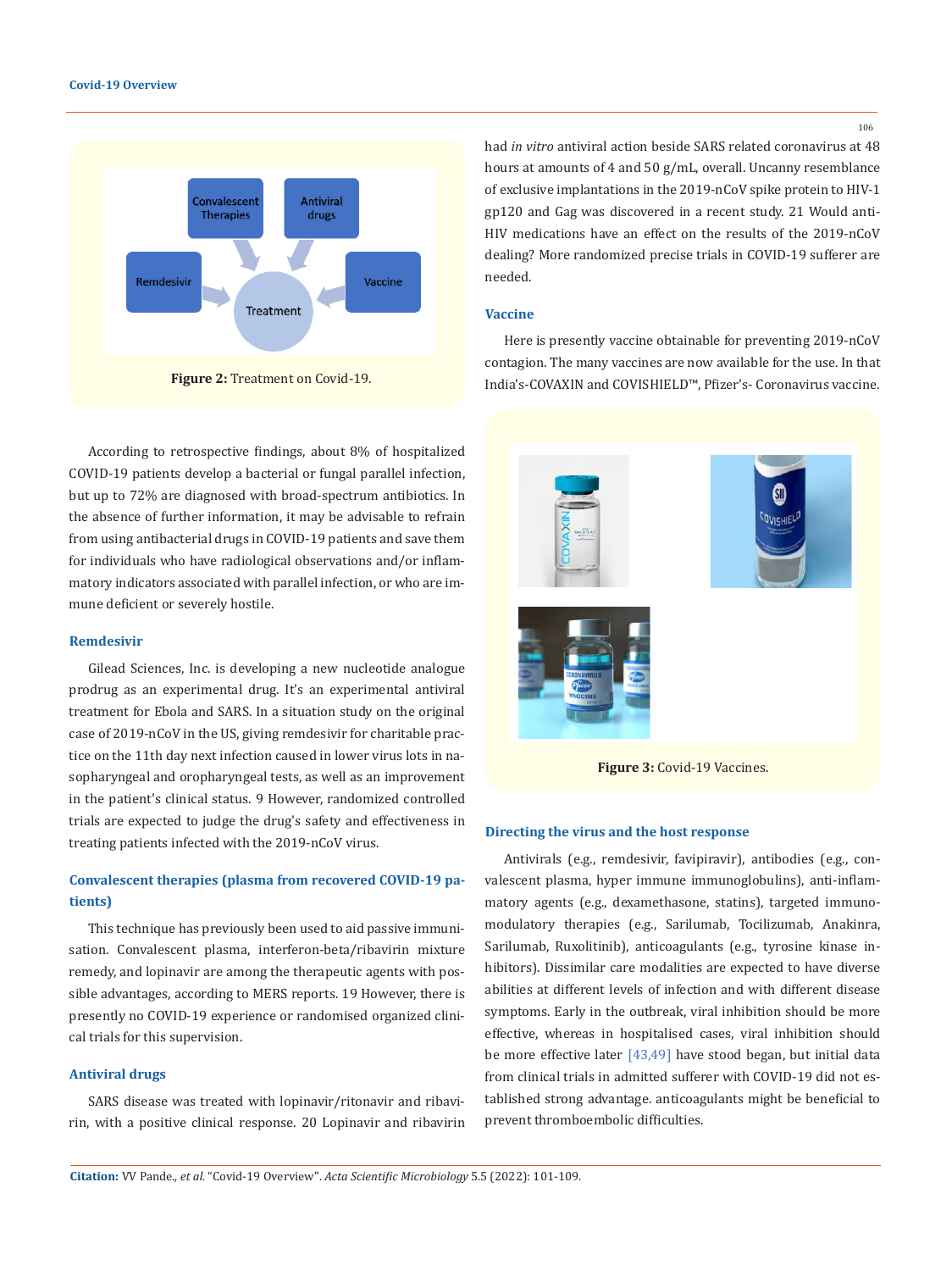### **Conclusions**

COVID-19 is a live pandemic that is affecting people all over the world. Present treatment consists of reducing viral transmission and providing compassionate services for diseased patients in the lack of fundamental clinical treatments. By way of the occurrence of SARS-CoV-2 changes and novel research approaches get presented, we will want to continuously re-assess the essence of testing and outcome understanding.

### **Bibliography**

- 1. Yang X., *et al*[. "Clinical course and outcomes of critically ill pa](https://www.researchgate.net/publication/339462361_Clinical_course_and_outcomes_of_critically_ill_patients_with_SARS-CoV-2_pneumonia_in_Wuhan_China_a_single-centered_retrospective_observational_study)[tients with SARS-CoV-2 pneumonia in Wuhan, China: a single](https://www.researchgate.net/publication/339462361_Clinical_course_and_outcomes_of_critically_ill_patients_with_SARS-CoV-2_pneumonia_in_Wuhan_China_a_single-centered_retrospective_observational_study)[centered, retrospective, observational study".](https://www.researchgate.net/publication/339462361_Clinical_course_and_outcomes_of_critically_ill_patients_with_SARS-CoV-2_pneumonia_in_Wuhan_China_a_single-centered_retrospective_observational_study) *The Lancet Re[spiratory Medicine](https://www.researchgate.net/publication/339462361_Clinical_course_and_outcomes_of_critically_ill_patients_with_SARS-CoV-2_pneumonia_in_Wuhan_China_a_single-centered_retrospective_observational_study)* 8.5 (2020): 475-481.
- 2. February WHOJA. "Novel Coronavirus (2019-nCoV)". 7 (2020): 2020.
- 3. Organization WH. "Coronavirus disease 2019 (COVID-19): situation report" 82 (2020).
- 4. Fouchier RA., *et al*[. "Koch's postulates fulfilled for SARS virus".](https://www.nature.com/articles/423240a)  *Nature* [423.6937 \(2003\): 240.](https://www.nature.com/articles/423240a)
- 5. Perlman S. "Another decade, another coronavirus". *Massachusetts Medical Society* (2020).
- 6. Peiris JSM., *et al*[. "Clinical progression and viral load in a com](https://www.thelancet.com/journals/lancet/article/PIIS0140-6736(03)13412-5/fulltext)[munity outbreak of coronavirus-associated SARS pneumonia:](https://www.thelancet.com/journals/lancet/article/PIIS0140-6736(03)13412-5/fulltext)  a prospective study". *Lancet* [361.9371 \(2003\): 1767-1772.](https://www.thelancet.com/journals/lancet/article/PIIS0140-6736(03)13412-5/fulltext)
- 7. Zaki AM., *et al*[. "Isolation of a novel coronavirus from a man](https://pubmed.ncbi.nlm.nih.gov/23075143/)  [with pneumonia in Saudi Arabia". T](https://pubmed.ncbi.nlm.nih.gov/23075143/)*he New England Journal of Medicine* [367.19 \(2012\): 1814-1820.](https://pubmed.ncbi.nlm.nih.gov/23075143/)
- 8. Chen N., *et al*[. "Epidemiological and clinical characteristics of](https://www.thelancet.com/journals/lancet/article/PIIS0140-6736(20)30211-7/fulltext)  [99 cases of 2019 novel coronavirus pneumonia in Wuhan, Chi](https://www.thelancet.com/journals/lancet/article/PIIS0140-6736(20)30211-7/fulltext)na: a descriptive study". *Lancet* [395.10223 \(2020\): 507-513.](https://www.thelancet.com/journals/lancet/article/PIIS0140-6736(20)30211-7/fulltext)
- 9. [Wu Z and McGoogan JMJJ. "Characteristics of and important](https://pubmed.ncbi.nlm.nih.gov/32091533/)  [lessons from the coronavirus disease 2019 \(COVID-19\) out](https://pubmed.ncbi.nlm.nih.gov/32091533/)[break in China: summary of a report of 72 314 cases from](https://pubmed.ncbi.nlm.nih.gov/32091533/)  [the Chinese Center for Disease Control and Prevention".](https://pubmed.ncbi.nlm.nih.gov/32091533/) *JAMA*  [323.13 \(2020\): 1239-1242.](https://pubmed.ncbi.nlm.nih.gov/32091533/)
- 10. Rate C-FJJPoM. "Characteristics of Patients Dying in Relation to COVID-19 in Italy Onder G, Rezza G, Brusaferro S". 23 (2020).
- 11. Zhou F., *et al*[. "Clinical course and risk factors for mortality of](https://pubmed.ncbi.nlm.nih.gov/32171076/)  [adult inpatients with COVID-19 in Wuhan, China: a retrospec](https://pubmed.ncbi.nlm.nih.gov/32171076/)tive cohort study". *Lancet* [395.10229 \(2020\): 1054-1062.](https://pubmed.ncbi.nlm.nih.gov/32171076/)
- 12. Du Y., *et al*. "Clinical features of 85 fatal cases of COVID-19 from Wuhan. A retrospective observational study". *American Journal of Respiratory and Critical Care Medicine* 201.11 (2020): 1372-1379.
- 13. Gao Y., *et al*[. "Diagnostic utility of clinical laboratory data de](https://pubmed.ncbi.nlm.nih.gov/32181911/)[terminations for patients with the severe COVID-19".](https://pubmed.ncbi.nlm.nih.gov/32181911/) *Journal [of Medical Virology](https://pubmed.ncbi.nlm.nih.gov/32181911/)* 10 (2020).
- 14. Livingston E and Bucher K. "Coronavirus disease 2019 (CO-VID-19) in Italy". Journal (2020).
- 15. Meyers C., *et al*[. "Lowering the transmission and spread of](https://pubmed.ncbi.nlm.nih.gov/32940907/)  human coronavirus". *[Journal of Medical Virology](https://pubmed.ncbi.nlm.nih.gov/32940907/)* 93.3 (2021): [1605-1612.](https://pubmed.ncbi.nlm.nih.gov/32940907/)
- 16. Dong Y., *et al*[. "Epidemiological characteristics of 2143 pediat](https://www.ncbi.nlm.nih.gov/pmc/articles/PMC7266747/)[ric patients with 2019 coronavirus disease in China".](https://www.ncbi.nlm.nih.gov/pmc/articles/PMC7266747/) *American [Journal of Emergency Medicine](https://www.ncbi.nlm.nih.gov/pmc/articles/PMC7266747/)* 145.6 (2020): e20200702.
- 17. Channappanavar R., *et al*[. "T cell-mediated immune response](https://pubmed.ncbi.nlm.nih.gov/24845462/)  [to respiratory coronaviruses". 59.1 \(2014\): 118-128.](https://pubmed.ncbi.nlm.nih.gov/24845462/)
- 18. Rabi FA., *et al*[. "SARS-CoV-2 and coronavirus disease 2019:](https://pubmed.ncbi.nlm.nih.gov/32245083/)  [what we know so far".](https://pubmed.ncbi.nlm.nih.gov/32245083/) *Pathogens* 9.3 (2020): 231.
- 19. Bosch BJ., *et al*[. "The coronavirus spike protein is a class I vi](https://pubmed.ncbi.nlm.nih.gov/12885899/)[rus fusion protein: structural and functional characterization](https://pubmed.ncbi.nlm.nih.gov/12885899/)  [of the fusion core complex".](https://pubmed.ncbi.nlm.nih.gov/12885899/) *Journal of Virology* 77.16 (2003): [8801-8811.](https://pubmed.ncbi.nlm.nih.gov/12885899/)
- 20. Chen Y., *et al*[. "Structure analysis of the receptor binding of](https://www.sciencedirect.com/science/article/pii/S0006291X20303399)  2019-nCoV*[". Biochemical and Biophysical Research Communi](https://www.sciencedirect.com/science/article/pii/S0006291X20303399)cations* [525.1 \(2020\): 135-140.](https://www.sciencedirect.com/science/article/pii/S0006291X20303399)
- 21. Walls AC., *et al*. "Structure, function, and antigenicity of the SARS-CoV-2 spike glycoprotein". *Cell* 181.2 (2020): 281-292. e6.
- 22. Letko M., *et al*[. "Functional assessment of cell entry and recep](https://www.researchgate.net/publication/339457119_Functional_assessment_of_cell_entry_and_receptor_usage_for_SARS-CoV-2_and_other_lineage_B_betacoronaviruses)[tor usage for SARS-CoV-2 and other lineage B betacoronavi](https://www.researchgate.net/publication/339457119_Functional_assessment_of_cell_entry_and_receptor_usage_for_SARS-CoV-2_and_other_lineage_B_betacoronaviruses)ruses". *[Nature Microbiology](https://www.researchgate.net/publication/339457119_Functional_assessment_of_cell_entry_and_receptor_usage_for_SARS-CoV-2_and_other_lineage_B_betacoronaviruses)* 5.4 (2020): 562-569.
- 23. Shu Z., *et al*[. "Clinical features and the traditional Chinese med](https://pubmed.ncbi.nlm.nih.gov/32926319/)[icine therapeutic characteristics of 293 COVID-19 inpatient](https://pubmed.ncbi.nlm.nih.gov/32926319/)  cases". *[Frontiers in Medicine](https://pubmed.ncbi.nlm.nih.gov/32926319/)* (2020): 1-16.

**Citation:** VV Pande*., et al.* "Covid-19 Overview". *Acta Scientific Microbiology* 5.5 (2022): 101-109.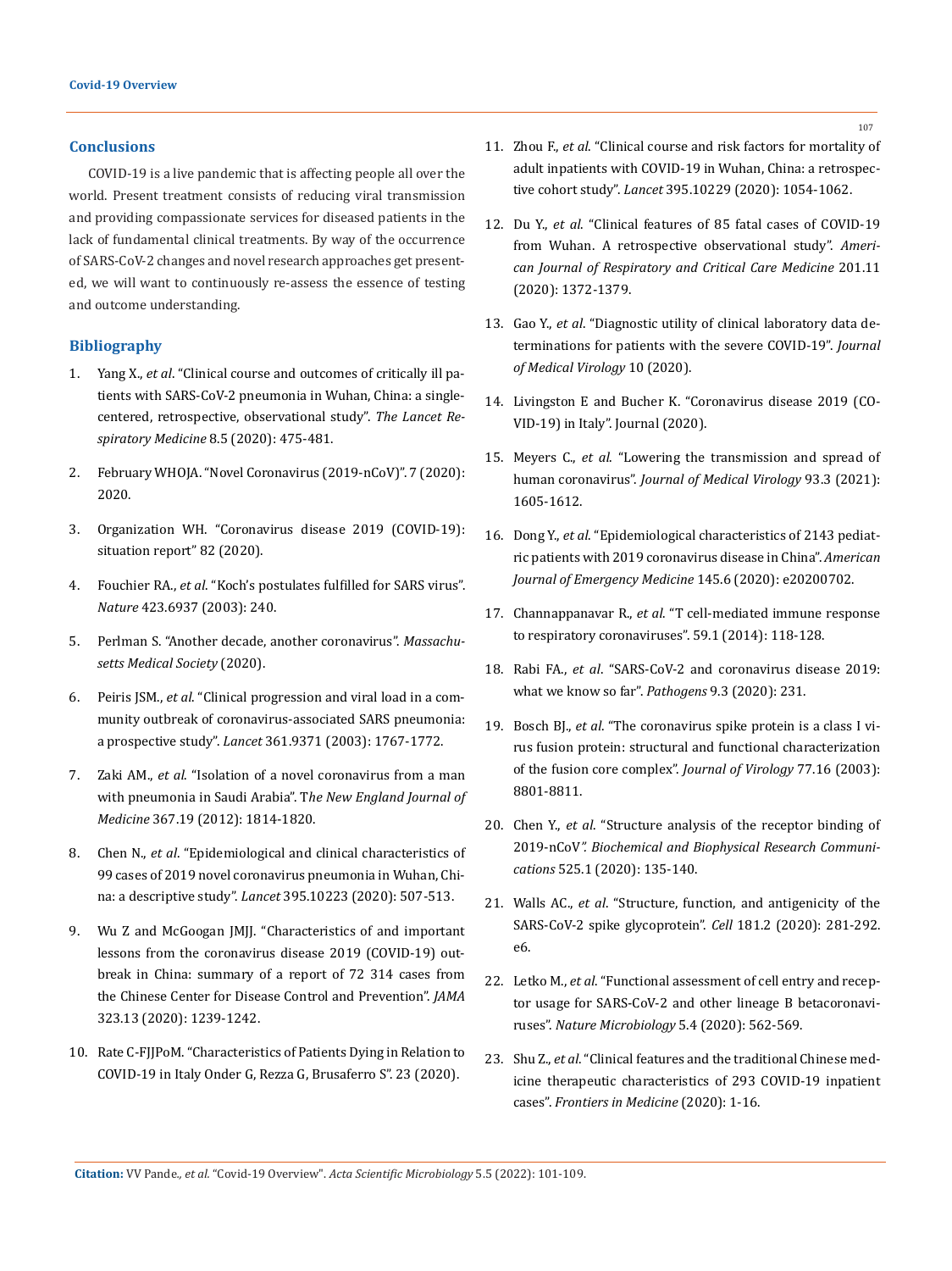- 24. Belouzard S., *et al*[. "Activation of the SARS coronavirus spike](https://www.pnas.org/doi/10.1073/pnas.0809524106)  [protein via sequential proteolytic cleavage at two distinct](https://www.pnas.org/doi/10.1073/pnas.0809524106)  [sites". 106.14 \(2009\): 5871-5876.](https://www.pnas.org/doi/10.1073/pnas.0809524106)
- 25. Ou X., *et al*[. "Characterization of spike glycoprotein of SARS-](https://www.nature.com/articles/s41467-020-15562-9)[CoV-2 on virus entry and its immune cross-reactivity with](https://www.nature.com/articles/s41467-020-15562-9)  SARS-CoV". *[Nature Communications](https://www.nature.com/articles/s41467-020-15562-9)* 11.1 (2020): 1-12.
- 26. Belouzard S., *et al*[. "Mechanisms of coronavirus cell entry me](https://pubmed.ncbi.nlm.nih.gov/22816037/)[diated by the viral spike protein".](https://pubmed.ncbi.nlm.nih.gov/22816037/) *Viruses* 4.6 (2012): 1011- [1033.](https://pubmed.ncbi.nlm.nih.gov/22816037/)
- 27. Hoffmann M., *et al*[. "SARS-CoV-2 cell entry depends on ACE2](https://pubmed.ncbi.nlm.nih.gov/32142651/)  [and TMPRSS2 and is blocked by a clinically proven protease](https://pubmed.ncbi.nlm.nih.gov/32142651/)  inhibitor". *Cell* [181.2 \(2020\): 271-280.e8.](https://pubmed.ncbi.nlm.nih.gov/32142651/)
- 28. Shi J., *et al*[. "Susceptibility of ferrets, cats, dogs, and other do](https://pubmed.ncbi.nlm.nih.gov/32269068/)[mesticated animals to SARS–coronavirus 2".](https://pubmed.ncbi.nlm.nih.gov/32269068/) *Sciences* 368.6494 [\(2020\): 1016-1020.](https://pubmed.ncbi.nlm.nih.gov/32269068/)
- 29. Hamming I., *et al*[. "Tissue distribution of ACE2 protein, the](https://pubmed.ncbi.nlm.nih.gov/15141377/)  [functional receptor for SARS coronavirus. A first step in un](https://pubmed.ncbi.nlm.nih.gov/15141377/)[derstanding SARS pathogenesis".](https://pubmed.ncbi.nlm.nih.gov/15141377/) *Journal of Pathology* 203.2 [\(2004\): 631-637.](https://pubmed.ncbi.nlm.nih.gov/15141377/)
- 30. Jia HP., *et al*[. "ACE2 receptor expression and severe acute re](https://www.ncbi.nlm.nih.gov/pmc/articles/PMC1287568/)[spiratory syndrome coronavirus infection depend on differen](https://www.ncbi.nlm.nih.gov/pmc/articles/PMC1287568/)[tiation of human airway epithelia".](https://www.ncbi.nlm.nih.gov/pmc/articles/PMC1287568/) *Journal of Virology* 79.23 [\(2005\): 14614-14621.](https://www.ncbi.nlm.nih.gov/pmc/articles/PMC1287568/)
- 31. Yoshikawa T., *et al*[. "Severe acute respiratory syndrome](https://pubmed.ncbi.nlm.nih.gov/19004938/)  [\(SARS\) coronavirus-induced lung epithelial cytokines exacer](https://pubmed.ncbi.nlm.nih.gov/19004938/)[bate SARS pathogenesis by modulating intrinsic functions of](https://pubmed.ncbi.nlm.nih.gov/19004938/)  [monocyte-derived macrophages and dendritic cells".](https://pubmed.ncbi.nlm.nih.gov/19004938/) *Journal of Virology* [83.7 \(2009\): 3039-3048.](https://pubmed.ncbi.nlm.nih.gov/19004938/)
- 32. Wang M., *et al*[. "Thrombotic regulation from the endothelial](https://pubmed.ncbi.nlm.nih.gov/29793992/)  cell perspectives". *[Arteriosclerosis, Thrombosis, and Vascular](https://pubmed.ncbi.nlm.nih.gov/29793992/)  Biology* [38.6 \(2018\): e90-e95.](https://pubmed.ncbi.nlm.nih.gov/29793992/)
- 33. Lovren F., *et al*[. "Angiotensin converting enzyme-2 confers en](https://pubmed.ncbi.nlm.nih.gov/18660448/)[dothelial protection and attenuates atherosclerosis".](https://pubmed.ncbi.nlm.nih.gov/18660448/) *American [Journal of Physiology-Heart and Circulatory Physiology](https://pubmed.ncbi.nlm.nih.gov/18660448/)* 295.4 [\(2008\): H1377-H84.](https://pubmed.ncbi.nlm.nih.gov/18660448/)
- 34. Jung F., *et al*. "COVID-19 and the endothelium". (2020): 1-5.
- 35. Zeng H., *et al*[. "Human pulmonary microvascular endothe](https://www.researchgate.net/publication/51786230_Human_Pulmonary_Microvascular_Endothelial_Cells_Support_Productive_Replication_of_Highly_Pathogenic_Avian_Influenza_Viruses_Possible_Involvement_in_the_Pathogenesis_of_Human_H5N1_Virus_Infection)[lial cells support productive replication of highly pathogenic](https://www.researchgate.net/publication/51786230_Human_Pulmonary_Microvascular_Endothelial_Cells_Support_Productive_Replication_of_Highly_Pathogenic_Avian_Influenza_Viruses_Possible_Involvement_in_the_Pathogenesis_of_Human_H5N1_Virus_Infection)  [avian influenza viruses: possible involvement in the pathogen](https://www.researchgate.net/publication/51786230_Human_Pulmonary_Microvascular_Endothelial_Cells_Support_Productive_Replication_of_Highly_Pathogenic_Avian_Influenza_Viruses_Possible_Involvement_in_the_Pathogenesis_of_Human_H5N1_Virus_Infection)[esis of human H5N1 virus infection".](https://www.researchgate.net/publication/51786230_Human_Pulmonary_Microvascular_Endothelial_Cells_Support_Productive_Replication_of_Highly_Pathogenic_Avian_Influenza_Viruses_Possible_Involvement_in_the_Pathogenesis_of_Human_H5N1_Virus_Infection) *Journal of Virology* 86.2 [\(2012\): 667-678.](https://www.researchgate.net/publication/51786230_Human_Pulmonary_Microvascular_Endothelial_Cells_Support_Productive_Replication_of_Highly_Pathogenic_Avian_Influenza_Viruses_Possible_Involvement_in_the_Pathogenesis_of_Human_H5N1_Virus_Infection)
- 36. Huang C., *et al*[. "Clinical features of patients infected with](https://www.thelancet.com/journals/lancet/article/PIIS0140-6736(20)30183-5/fulltext)  [2019 novel coronavirus in Wuhan, China".](https://www.thelancet.com/journals/lancet/article/PIIS0140-6736(20)30183-5/fulltext) *Lancet* 395.10223 [\(2020\): 497-506.](https://www.thelancet.com/journals/lancet/article/PIIS0140-6736(20)30183-5/fulltext)
- 37. Alhazzani W., *et al*. "Surviving Sepsis Campaign: guidelines on the management of critically ill adults with Coronavirus Disease 2019 (COVID-19)". (2020): 1-34.
- 38. Vaira L., *et al*[. "Anosmia and ageusia: common findings in CO](https://pubmed.ncbi.nlm.nih.gov/32237238/)-VID-19 patients". *[Laryngoscope](https://pubmed.ncbi.nlm.nih.gov/32237238/)* (2020): 10.
- 39. Yan C., *et al*. "Association of chemosensory dysfunction and Covid-19 in patients presenting with influenza-like symptoms". *International Forum of Allergy and Rhinology* (2020).
- 40. Lechien JR., *et al*[. "Olfactory and gustatory dysfunctions as a](https://pubmed.ncbi.nlm.nih.gov/32253535/)  [clinical presentation of mild-to-moderate forms of the coro](https://pubmed.ncbi.nlm.nih.gov/32253535/)[navirus disease \(COVID-19\): a multicenter. European Study".](https://pubmed.ncbi.nlm.nih.gov/32253535/)  European *[Archives of Oto-Rhino-Laryngology](https://pubmed.ncbi.nlm.nih.gov/32253535/)* 277.8 (2020): [2251-2261.](https://pubmed.ncbi.nlm.nih.gov/32253535/)
- 41. Murray CJJM. "19 Health Service Utilization Forecasting Team, Forecasting COVID-19 impact on hospital bed-days, ICU-days, ventilator-days and deaths by US state in the next 4 months". (2020).
- 42. Wang W., *et al*[. "Detection of SARS-CoV-2 in different types of](https://jamanetwork.com/journals/jama/fullarticle/2762997)  clinical specimens". *JAMA* [323.18 \(2020\): 1843-1844.](https://jamanetwork.com/journals/jama/fullarticle/2762997)
- 43. Mez J., *et al*[. "Clinicopathological evaluation of chronic trau](https://jamanetwork.com/journals/jama/fullarticle/2645104)[matic encephalopathy in players of American football".](https://jamanetwork.com/journals/jama/fullarticle/2645104) *JAMA* [318.4 \(2017\): 360-370.](https://jamanetwork.com/journals/jama/fullarticle/2645104)
- 44. Namekar M., *et al*[. "Evaluation of a new commercially available](https://pubmed.ncbi.nlm.nih.gov/23824771/)  [immunoglobulin M capture enzyme-linked immunosorbent](https://pubmed.ncbi.nlm.nih.gov/23824771/)  [assay for diagnosis of dengue virus infection".](https://pubmed.ncbi.nlm.nih.gov/23824771/) *Journal of Clinical Microbiology* [51.9 \(2013\): 3102-3106.](https://pubmed.ncbi.nlm.nih.gov/23824771/)
- 45. Sethuraman N., *et al*[. "Interpreting diagnostic tests for SARS-](https://jamanetwork.com/journals/jama/fullarticle/2765837)CoV-2". *JAMA* [323.22 \(2020\): 2249-2251.](https://jamanetwork.com/journals/jama/fullarticle/2765837)

**Citation:** VV Pande*., et al.* "Covid-19 Overview". *Acta Scientific Microbiology* 5.5 (2022): 101-109.